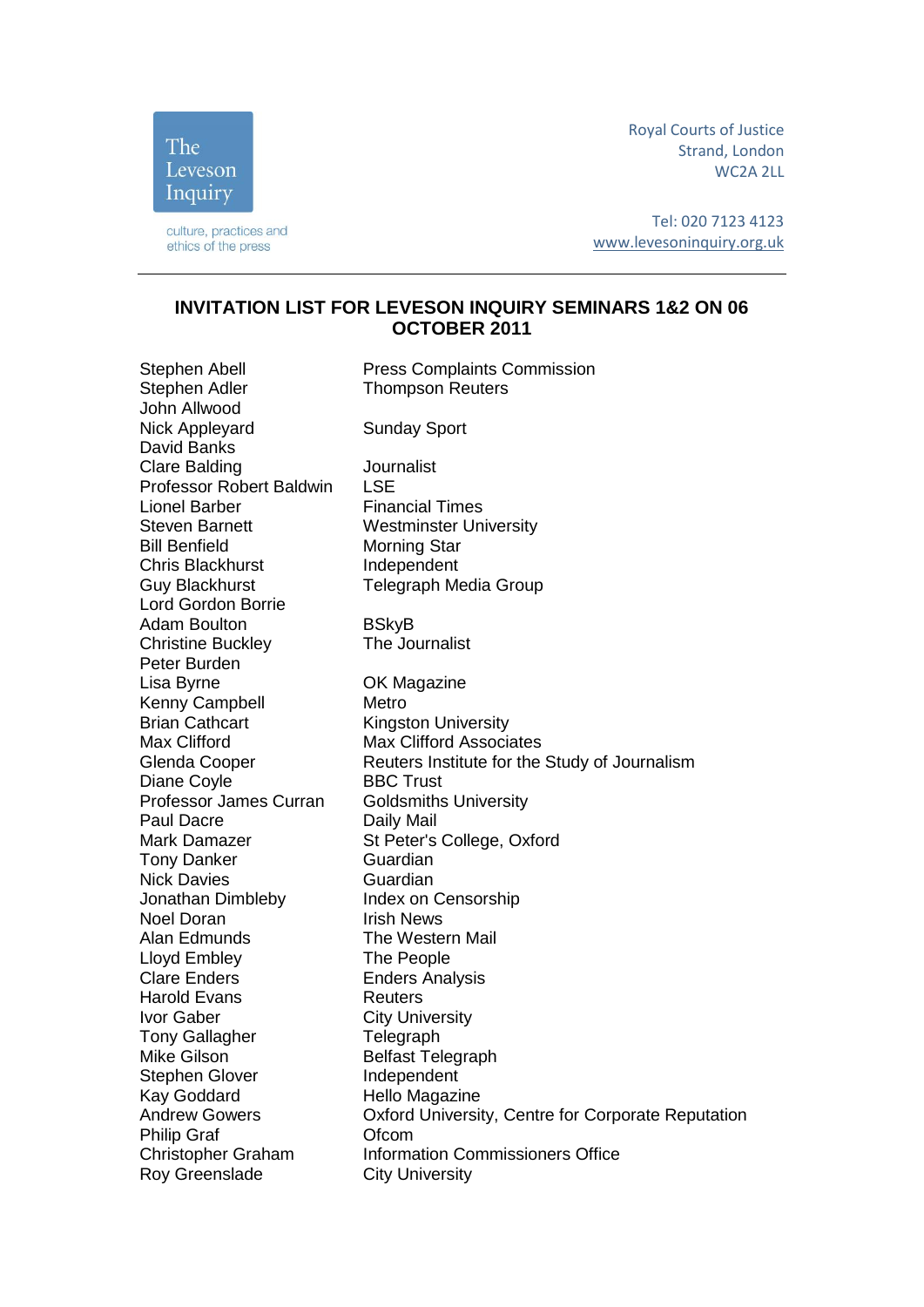Jonathan Grun Press Association Phil Hall Phill Hall Associates Dylan Halliday Y Cymro Sean Hamilton **Sunday Mirror** James Harding Times **Ian Hargreaves Cardiff University** Stefano Hatfield 'i' Jonathan Heawood English PEN Steve Hewlett **Guardian** Stephen Hill Channel 4 Ian Hislop **Private Eye** Sally Ireland **Justice** Mike Jempson MediaWise Simon Jenkins **Guardian** John Kampfner **Index on Censorship** Trevor Kavanagh David Leigh Guardian Ann Leslie Daily Mail John Lloyd Financial Times Ian MacGregor Sunday Telegraph Murdoch Maclennan Telegraph Kevin Maguire **Mirror** Donald Martin The Sunday Post John McLellan The Scotsman<br>
Dominic Mohan Sun Dominic Mohan Clemmie Moodie Mirror Gareth Morgan Daily Star Sunday John Mulholland **Observer** Dawn Neesom Daily Star Andrew Neil **BBC Politics Show** Onora O'Neill Ryan Parry Mirror Richard Pepiatt Robert Peston BBC Julian Petley **Brunel University** Melanie Phillips **Daily Mail** Henry Porter **CODING CODING THE CODING CODING CONGRESS** Peter Preston Guardian/Observer Stewart Purvis City University Ed Richards Ofcom Joshua Rosenburg **Guardian** Alan Rusbridger **Guardian** Jonathan Russell **The Herald** Eve Salomon Salomon Whittle Ltd Anthony Salz Rothschild Bob Satchwell Society of Editors Ray Snoddy Ian Stewart Scotland on Sunday

Geordie Greig **Evening Standard** Stuart Higgins Stuart Higgins Communications Graham Mather European Policy Forum Martin Moore Media Standards Trust Ian Nichol Press Complaints Commission Peter Oborne Telegraph, Daily Mail

Daniel Solove **George Washington University**